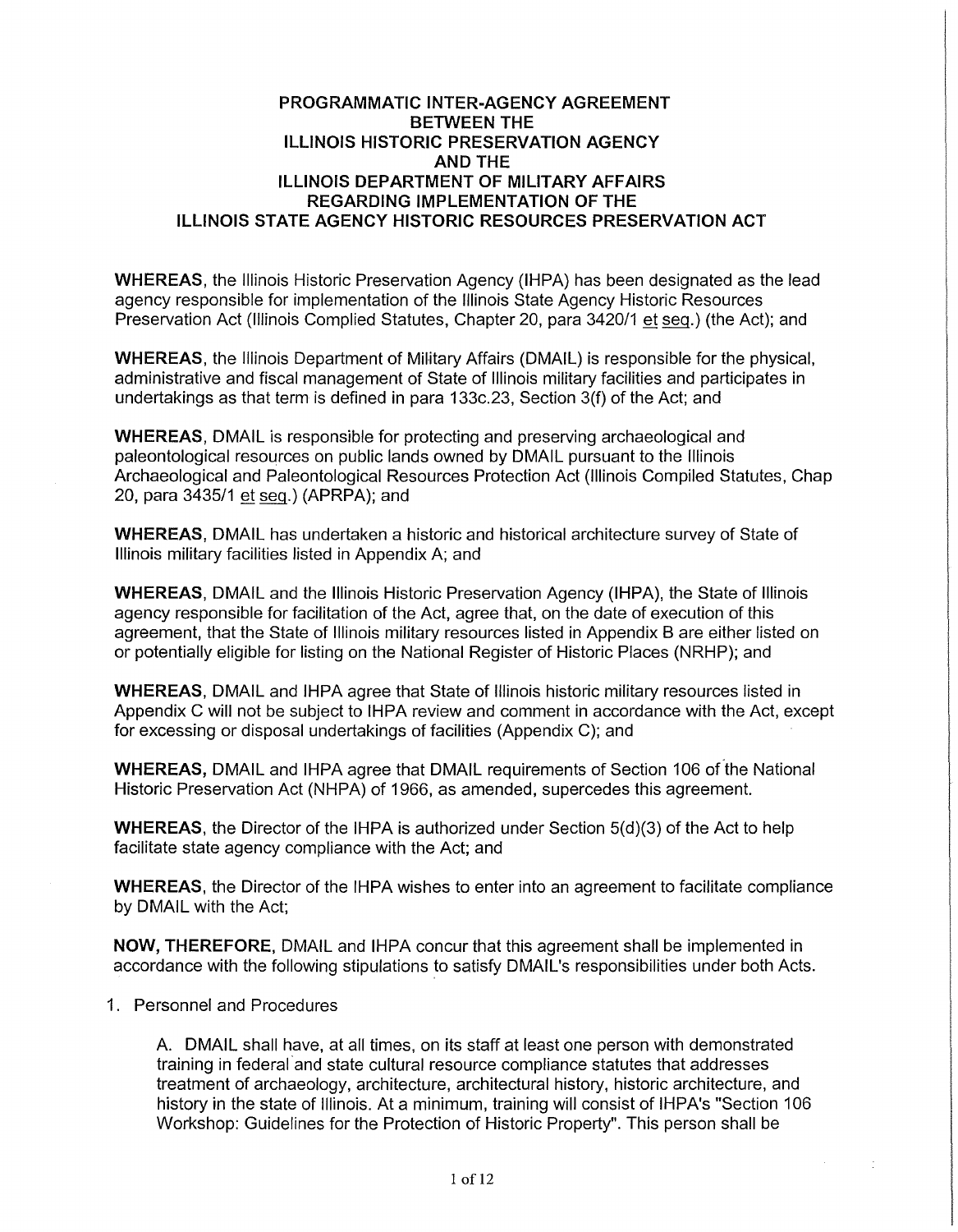responsible for administering the provisions of this agreement and shall be the designated liaison between DMAIL and IHPA. The Environmental Branch Chief shall be designated the DMAIL Historic Preservation Officer (HPO) for compliance coordination. The HPO may delegate historic compliance duties of this agreement to qualified and trained DMAIL staff.

B. DMAIL agrees to establish an internal undertaking reporting procedure. The DMAIL inter-agency liaison will forward undertaking notifications, and any IHPA requested supplemental documentation of undertakings, requiring review to IHPA for review and comment. The liaison will also ensure that adequate records are maintained as evidence of compliance with the Act. As necessary, the liaison shall ensure project coordination with the Illinois Capital Development Board for purposes of the Act.

- 2. Historic Military Resources.
	- A. For all structures included in Appendix B, DMAIL shall:

1) Undertake all developmental/budgetary planning, capital/maintenance projects and any other activities on the subject properties in accordance with the Secretary of Interior's Standards for Rehabilitation and Guidelines for Rehabilitating Historic Buildings (Standards) and other project specific Secretary of Interior's Standards and Guidelines, i.e. Cultural Landscapes, Archaeology, Documentation, etc.

2) When necessary, consult with IHPA during the project planning process for guidance on historic preservation treatments.

3} For capital projects, request that the Capital Development Board (COB), in the "COB Professional Services Bulletin Request for Qualifications Notifications" for projects on the subject resources, specify that proven experience on projects implementing the Standards is required for all Architectural and Engineering design bidders.

4) Ensure that DMAIL headquarters/regional capital programmers/project managers, site managers and any other DMAIL personnel or contractors involved with projects on the subject properties are adequately briefed and aware of DMAIL's responsibilities in accordance with the Act and the terms of this agreement.

5) Ensure that IHPA review and compliance staff is afforded the opportunity to review and comment on project scopes of work, design documentation and specifications for any work undertaken on the subject properties.

6) Information on archeological site locations exchanged between IHPA and DMAIL will be kept confidential, and will only be used for planning and compliance purposes outlined in this Agreement as appropriate, and as decided through mutual consent by IHPA and DMAIL.

B. DMAIL shall consider nominating the Illinois Historic Military Resources listed in Appendix B to The National Register of Historic Places as policy & resources allow. If any of the properties DMAIL nominates to The National Register of Historic Places are turned down, DMAIL will move them from Appendix B to Appendix C and manage them accordingly.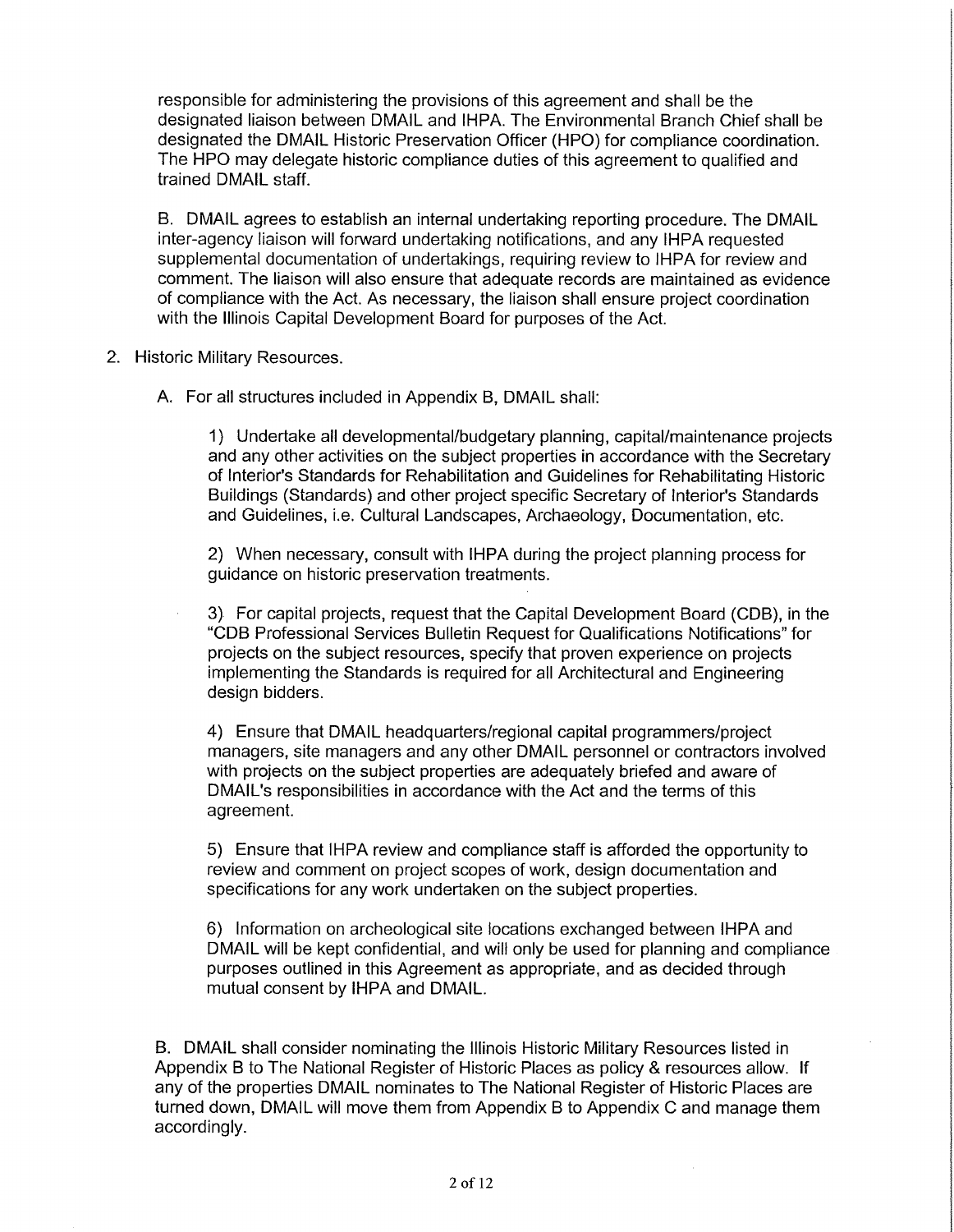### 3. Archaeology

A. If, during any phase of planning, archaeological investigations, or consultation (which includes discussion of alternatives to the proposed undertaking), it is determined that the proposed undertaking will adversely impact archaeological resources, DMAIL reserves the right to discontinue the undertaking. DMAIL will notify IHPA of this decision in writing.

B. DMAIL reserves the right to cease undertakings at any time.

C. DMAIL shall ensure that archaeological investigations and coordination of undertakings required pursuant to the Acts are conducted following the procedures stated below:

1) As early as possible in the planning process, DMAIL shall provide the Archaeology Section of IHPA with undertaking narrative, and location and area-of-impact maps. IHPA will review the documents and will determine the need for a Phase I archaeological reconnaissance survey, except for those procedures and undertakings outlined in Section 5 of this Agreement.

2) DMAIL shall ensure that all phases of archaeological reconnaissance survey required by the IHPA pursuant to undertaking review are implemented. This survey shall be conducted in consultation with IHPA and take into account the IHPA Guidelines for Archaeological Reconnaissance Surveys/Reports. A report of the survey findings shall be submitted to IHPA for review and approval.

3) If, after consultation, DMAIL and IHPA determine that no National Register eligible or potentially eligible archaeological resources are present in the project area, or that the undertaking will not affect identified archaeological resources, no further work is required. IHPA will provide written notification of their determination to DMAIL.

4) If, after consultation, DMAIL and IHPA determine that the undertaking may negatively impact identified archaeological resources, the following procedures will be implemented:

a. A Phase 11 archaeological investigation will be necessary to evaluate the significance of the archaeological resource. IHPA will assist in preparing a scope-of-work statement for such testing and recommend to DMAIL qualified archaeological contractors to perform the work. DMAIL will ensure that Phase II investigations have been conducted prior to the 50% project review and the results submitted to IHPA for review and approval prior to the continuation of project planning. Phase II investigations will be monitored by IHPA for conformance with archaeological standards outlined in Section 3.C.(2) of this agreement. Results of Phase II investigations must include a recommendation for the eligibility for listing on the NRHP for each archaeological site tested. IHPA will comment on the results of Phase II testing and provide their comments to DMAIL in writing within 30 days of receiving the Phase 11 results.

b. If, after consultation, IHPA and DMAIL determine that the archaeological sites are not eligible for listing on the NRHP, no further archaeological work will be required. IHPA will notify DMAIL in writing of their determination.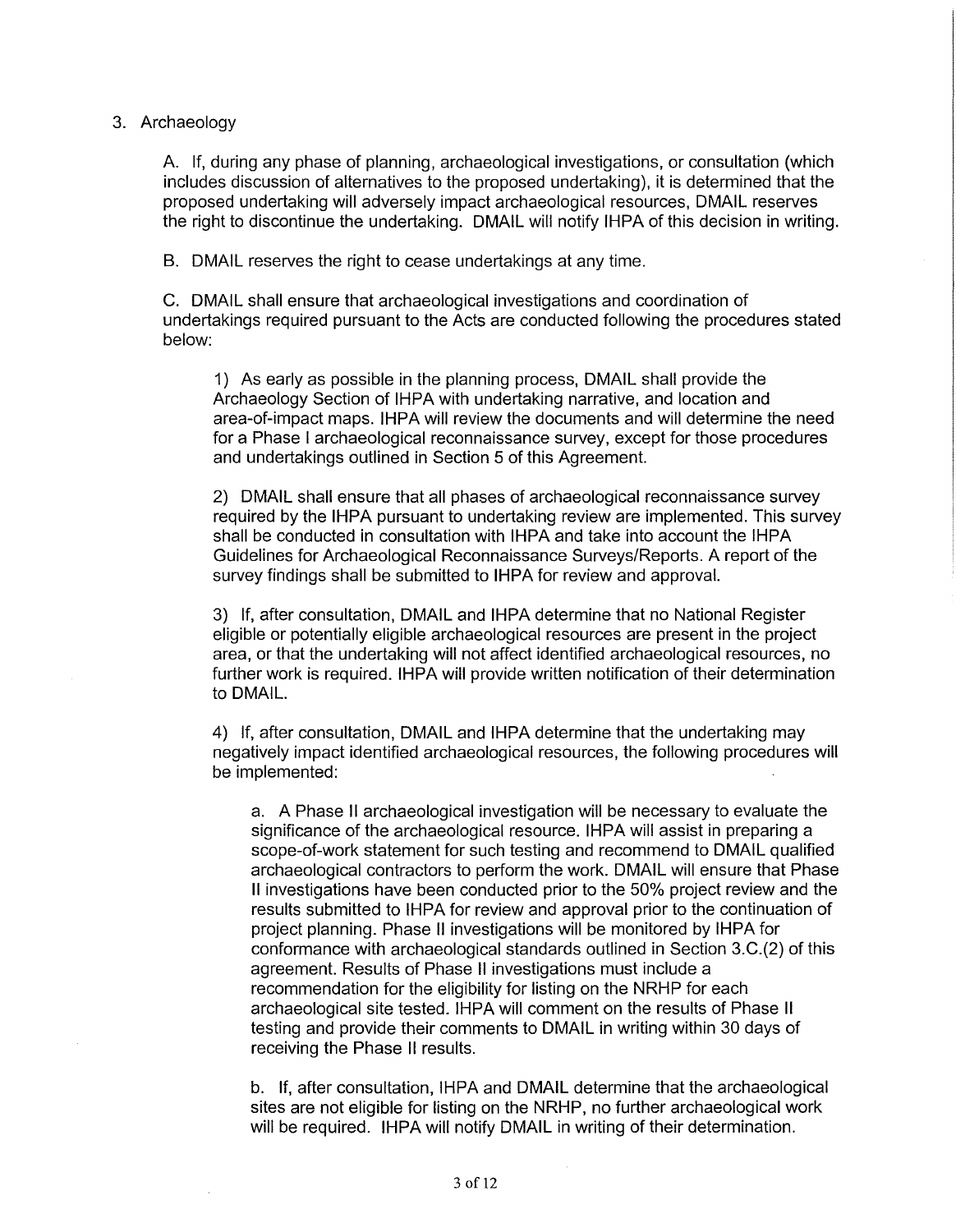c. If, after consultation, IHPA and DMAIL determine that a site or sites eligible for listing on the NRHP occur in the project area and will be adversely affected by the undertaking, IHPA and DMAIL will consult to determine appropriate action to mitigate the impact to the archaeological site(s). Mitigation shall include, but will not be limited to, data recovery for archaeological materials and/or preservation in place in a protected environment. Should data recovery be pursued, IHPA will assist in preparing a scope-of-work statement for Phase Ill investigations and recommend to DMAIL qualified archaeological contractors to perform the work, including fieldwork, survey, recovery and curation. DMAIL shall ensure that Phase Ill investigations are conducted at all archaeological sites that cannot be preserved in place. Phase Ill investigations will be monitored by IHPA for conformance with archaeological standards outlined in Section 3.C.2. of this agreement.

d. Results of Phase Ill investigations will be submitted to IHPA. IHPA will review the results and provide comments to DMAIL in writing within 30 days of receiving the Phase Ill results. If, after consultation, IHPA and DMAIL determine that the fieldwork phase of mitigation is complete, no further archaeological work will be required prior to construction start provided agreements are in place for completion of analysis, reporting and curation.

D. All archaeological investigations and personnel qualifications shall conform with Secretary of Interior Standards for Archaeology and Historic Preservation and professional qualifications under 36 CFR Part 61.

E. If, during an undertaking, archaeological resources are discovered, DMAIL agrees that activities affecting the archaeological resource(s) shall be discontinued at the location of the archaeological resource(s) until consultation with the IHPA pursuant to the Act is completed. Notification to the IHPA shall be made within 48 hours of discovery and shall be the responsibility of DMAIL.

1) DMAIL agrees to establish a system whereby DMAIL personnel supervising DMAIL undertakings on federal, state, or private property (such as military training operations) are made aware of the stipulations of this section of the agreement.

2) DMAIL supervisory personnel will brief all participants in DMAIL undertakings on their responsibilities in reporting any archaeological materials that may be encountered during such undertakings. Supervisors will be responsible for notifying the DMAIL cultural resource liaison at DMAIL as soon as possible should any archaeological material be discovered during an undertaking. Activities impacting newly discovered archaeological sites will be terminated or moved until consultation, evaluation and mitigation, if appropriate.

F. This agreement shall be a general permit to conduct archaeological and paleontological investigations on state lands owned, managed, and leased by DMAIL as required by APRPA in lieu of the issuance of individual permits when the project is being reviewed by the IHPA pursuant to the Act. This does not constitute a general permit under the Human Skeletal Remains Protection Act (Illinois Complied Statutes, Chapter 20, para 3440/1 et seq.) (HSRPA). The DMAIL shall notify all archaeological contractors involved in archaeological investigations, and appropriate DMAIL personnel, on such projects that this permit is in effect. DMAIL shall ensure that all materials and records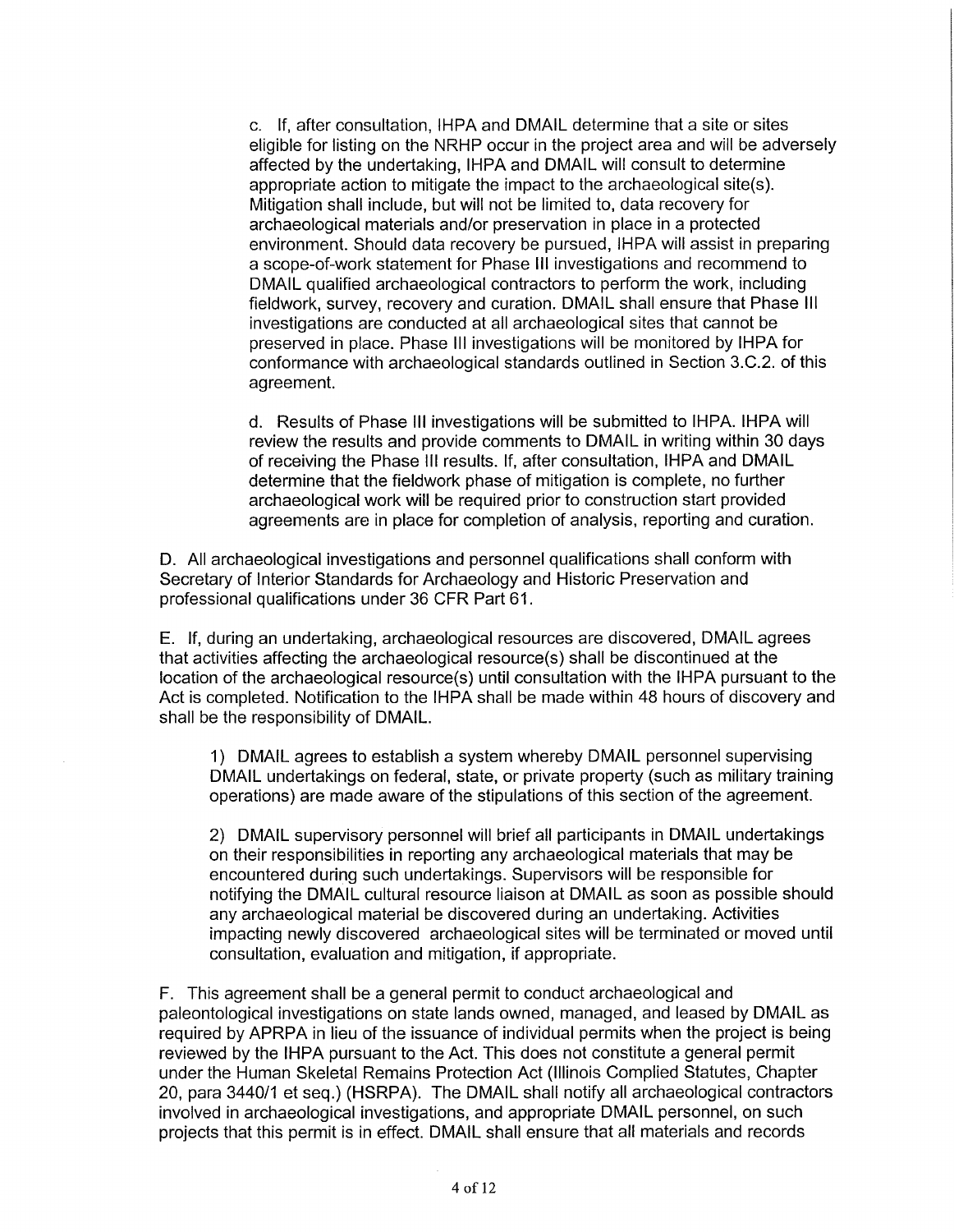resulting from the archaeological investigations are curated at the Illinois State Museum (ISM) pursuant to APRPA and HSRPA.

4. Undertakings Requiring Review

A. Undertakings requiring IHPA review will include, but not be limited to, the following classifications for the DMAIL structures listed in Appendix B:

1) Rehabilitation. Undertakings having a physical effect on buildings, structures, or sites listed in Appendix B shall be rehabilitated in accordance with the recommended approaches of the Secretary of the Interior's "Standards for Rehabilitation and Guidelines for Rehabilitating Historic Buildings" (Standards).

2) Additions. Additions to existing structures listed in Appendix B shall be designed to adhere to the Standards and National Park Service Preservation Brief #14, "New Exterior Additions to Historic Buildings".

3) Demolitions. If an undertaking requires demolition of all or any part of buildings or structures in the list in Appendix B, DMAIL will provide IHPA with the following information concerning the proposed demolition.

- a. Reasons for demolition of the buildings or structures;
- b. Alternatives considered, including reasons for their rejections;

c. Current photos of the buildings or structures demonstrating their present condition;

d. Structural report including rehabilitation cost.

If IHPA agrees to demolition, the property will be documented in accordance with Illinois Historic American Buildings Survey and Historic American Engineering Record (IL HABS/HAER) Standards in consultation with IHPA, and the documentation will be accepted by IHPA in writing prior to demolition.

If IHPA disagrees with the need for the proposed demolition, the rules in 17 Illinois Administrative Code 4180.400 shall be followed.

4) New construction and site development.

5) Land and building acquisition and disposal. Any land or buildings acquired or disposed of by DMAIL will be submitted to IHPA for review and comment in accordance with the Act.

- 6) Agricultural leases or DMAIL agricultural activities.
- B. Initial documentation required by IHPA for project review.
	- 1) Location map.
	- 2) Site plan.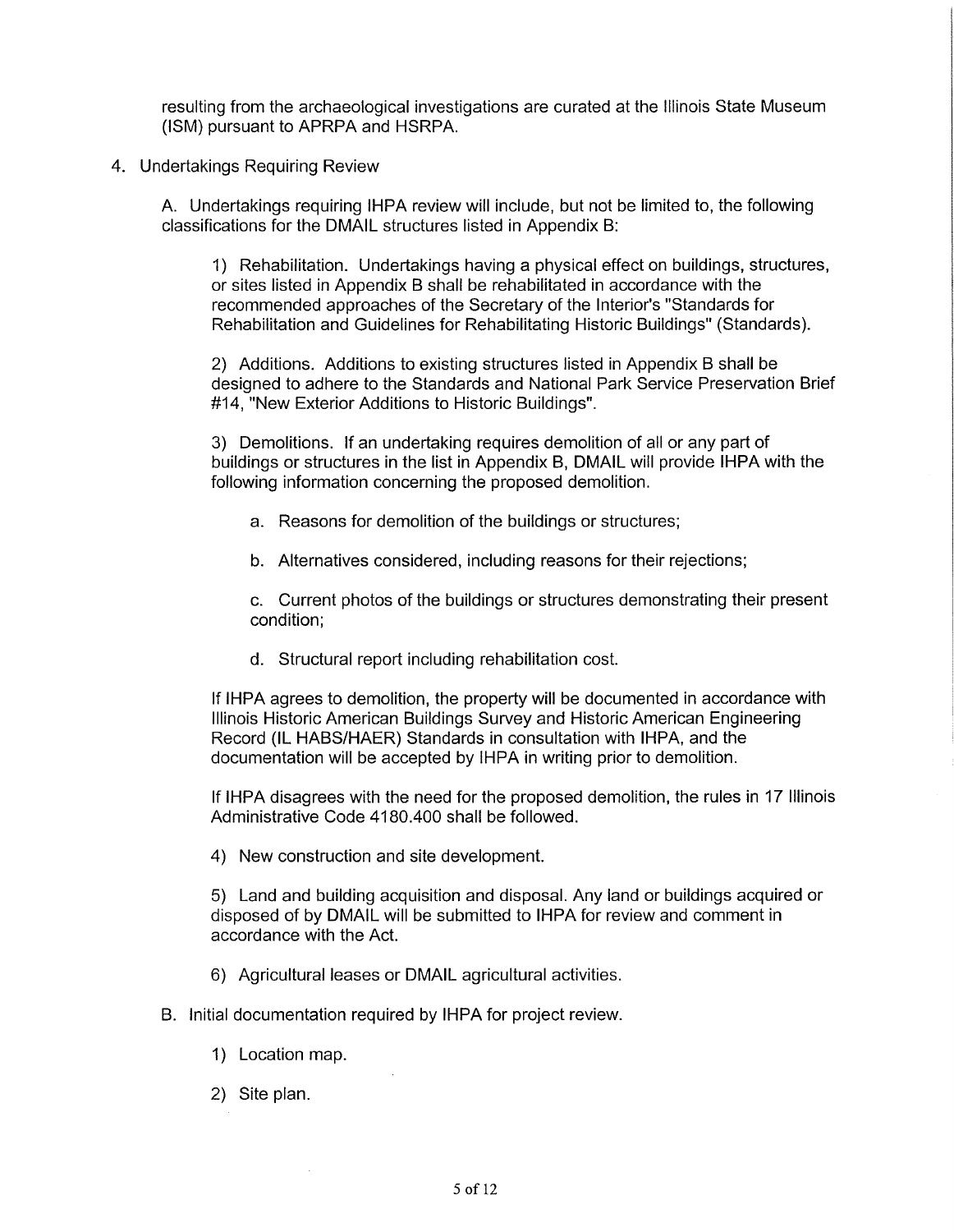3) Photos of principle elevations and specific work areas to be rehabilitated or added to.

- 4) Scope of work statement/project description.
- 5) Description of any previous disturbance to the area.

#### 5. Undertakings having no effect

A. The following undertakings that take place on public and private lands will be considered to have no effect on historic resources, as defined in the Act, and on archaeological resources, as defined by APRPA.

1) All interior and aboveground exterior rehabilitation or alteration to buildings or structures less than 50 years old.

2) Utilities repair and alteration; to include water, sewer, electrical, steam distribution, telecommunication, heating fuel, radio, television, and video/electronic security systems in a previously disturbed right-of-way or right-of-way previously reviewed by IHPA that resulted in a determination of no historic properties present.

3) Heating, ventilation, air conditioning (HVAC}, communication network, and security systems maintenance undertakings not affecting the exteriors of buildings or structures.

4) Sidewalk, street, gutter, bikeway, vehicle parking repair and realignment within previously disturbed right-of-ways.

5) Upgrade or repair of existing internal fire/smoke detection, communication, security, electrical, and external fencing systems.

6) Landscape maintenance that will not hide or detract from the historical features of the area.

7) All maintenance caulking and painting of previously painted surfaces as long as colors specified match as close as possible to the original or existing colors and it does not detract from the historical significance of the property.

8) The installation of exterior or interior storm windows which completely fill the existing opening (no filler panels to be used); the method of operation and meeting rail of the storm unit will align with that of the existing window or, on the interior, a fixed piece of glazing with no intermediate members will be installed; the colors of the storm units will match that of the existing adjacent members.

9) Replacement or modification of non-original lighting fixtures or systems that will not alter or detract from the historical significance of the surrounding features.

10) Exact replacement in kind of all materials as required for maintenance purposes.

11) Utility line construction or rehabilitation with width equal to or less than one meter.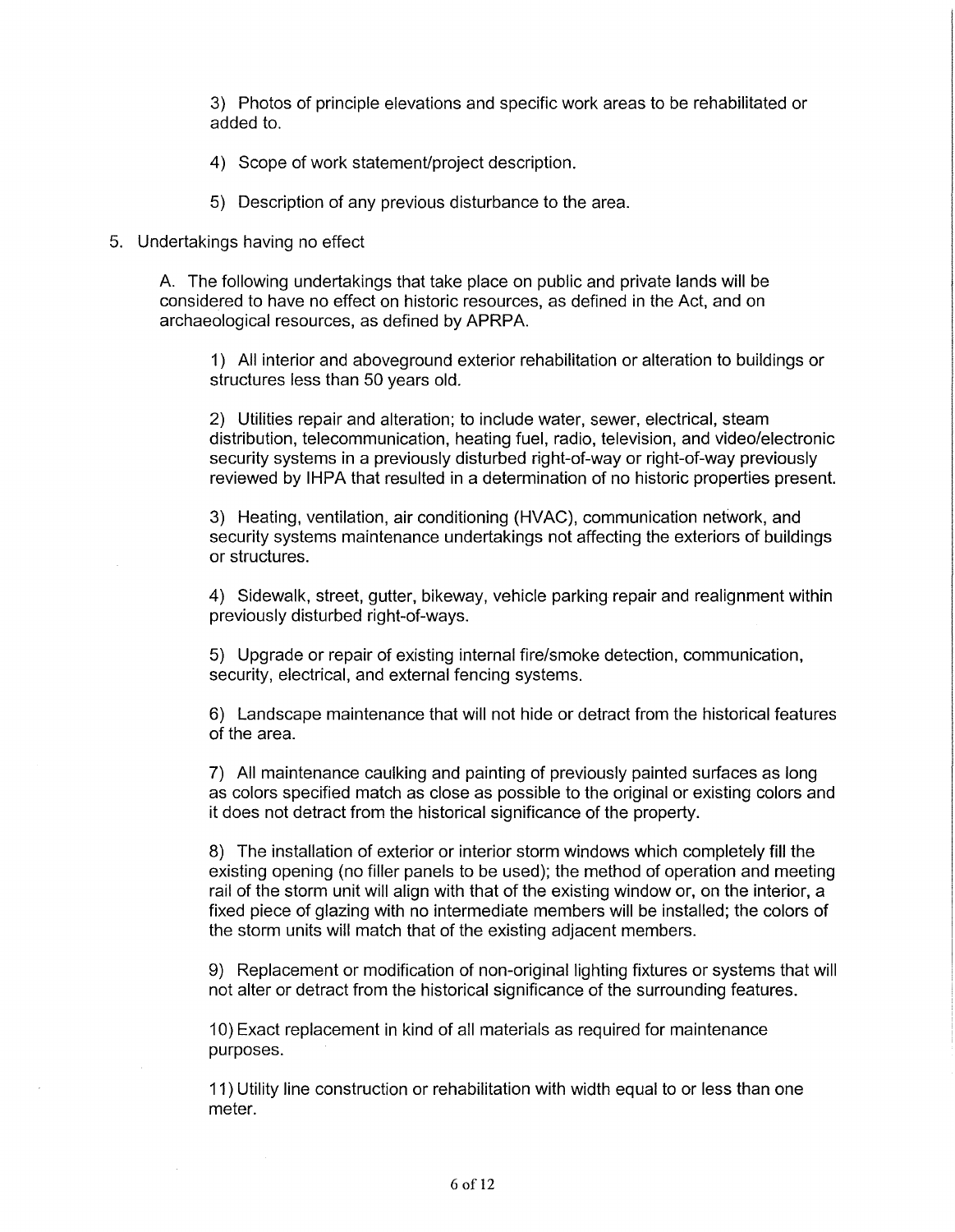12) Grounds maintenance including mowing, pruning, seeding and any other non-ground disturbing activities.

13) Construction of lanes, paths, or other facilities where such construction takes place within existing public rights-of way.

14) Work on existing roads in urban areas where no more than 10 feet of additional right-of-way, or in rural areas where no more than 15 feet additional right-of-way, is required on either side of the road.

15) Projects that do not involve structures and are less than 2.5 acres in size where there is no previously recorded archaeological site.

16) Road widening equal to or less than one meter on either side of existing road bed.

17) Sanitary facilities and gray water discharge to include shallow burial by individuals to primitive pit type of toilets to be filled and put back to near original condition.

18) Defense emplacements including fox holes, bunkers and gun emplacements, not to exceed 2.5 acres of impact at any given project location where there is no previously recorded archaeological site.

19) Wheeled vehicle maneuvering cross-country, excluding stream crossings.

20) Post hole and fencing construction.

21) Removal of soil due to contamination from a spill of petroleum or petroleum-like products.

22) Utility line construction or rehabilitation with width equal to or less than one meter.

23) Project areas where previous archaeological assessments have determined either no or nonsignificant resources are present and have been reviewed and approved by the IHPA.

24) Projects within areas of documented land disturbance and not involving structures, and having no potential for buried archaeological resources. DMAIL will consult with IHPA when activities that may satisfy these criteria are to be implemented.

25) Other. Any activity that does not constitute removal of soil greater than 8 inches below the surface over an area less than 2.5 acres. DMAIL will consult with IHPA when activities that may satisfy this criterion are to be implemented. DMAIL will keep a list of such activities and these will be reviewed for possible amendment to this Agreement during the Agreement review period outlined in Section 9.A.

B. For undertakings that take place on public land, as defined in APRPA, DMAIL agrees undertakings 11, 14, 15, 16, 18, 24 and 25 from Section 5.A that are considered to have no effect, shall not occur within 15 meters of previously known historic resources,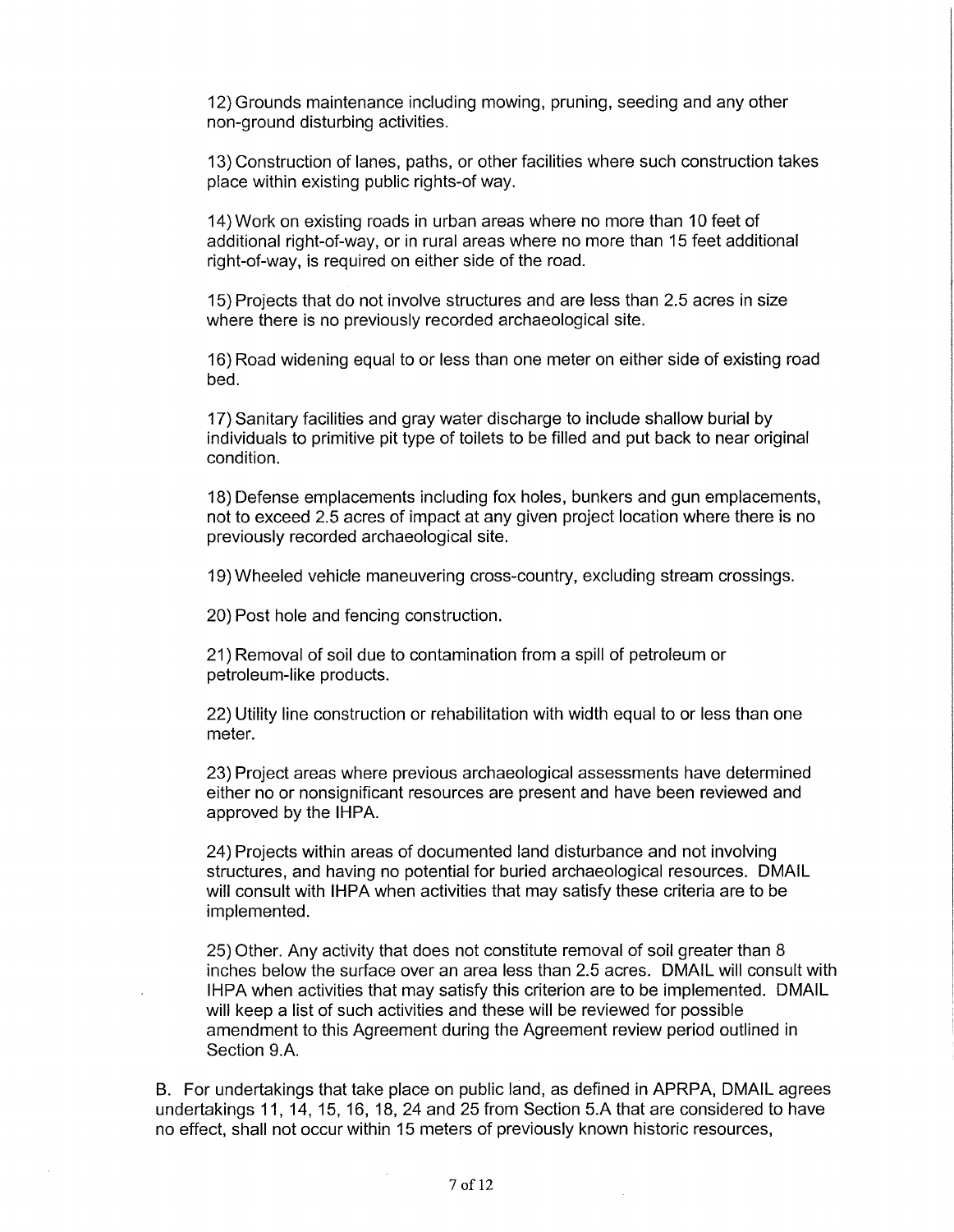including historic districts, historic sites, archaeological resources, and known human burial sites or grave markers as defined in HSRPA.

C. To ensure that all other undertakings that have a potential to impact archaeological resources not listed in Section 5.A. and those undertakings listed in Section 5.B. that will occur within 15 meters do not adversely impact archaeological resources on public land, DMAIL agrees to provide IHPA with all documentation required in Section 4.B. of this Agreement for each undertaking until one of the following conditions are met for the project area:

1) The project area has been reviewed at least once by IHPA, and IHPA has provided comments indicating that no historic resources or archaeological resources sites will be adversely affected by the project;

2) DMAIL has established a procedure with the Illinois State Museum to access the Illinois Geological Information System {IGIS) to obtain locations of archaeological sites on DMAIL land for the project area.

D. For all undertakings on public lands that DMAIL does not submit to IHPA for review, DMAIL will keep a project log containing, at a minimum, undertaking description and justification for IHPA review exemption when an undertaking is associated with a building that is listed, or is eligible for listing, on the NRHP (appendix B contains the DMAIL structures listed and potentially eligible for listing, as of the date of signing of this Agreement), or when there is a potential for impact to archaeological resources. This log shall be open for IHPA review upon request.

6. Monitoring and oversight.

A. DMAIL shall maintain undertaking files for a period of two years after undertaking completion, for undertakings performed pursuant to the Agreement. These undertaking files shall be kept current and available for IHPA review at any time. After two years the undertaking files may be destroyed, unless an undertaking is ongoing, or the retention of files is deemed necessary by DMAIL.

B. Periodically, IHPA shall perform on-site inspections of the undertakings and review undertaking files to ensure adherence with this Agreement.

7. In instances where DMAIL will be coordinating with other state and/or federal agencies for permitting, funding, and/or use of public lands, DMAIL will proceed with the provisions of this Agreement, and, when that undertaking requires IHPA review pursuant to the stipulations in the Agreement, notify IHPA that coordination with the other agencies has been initiated. For undertakings requiring IHPA review, DMAIL will specify which agency is to be the lead agency in consultation with IHPA for the appropriate cultural resource compliance laws.

8. Undertakings associated with emergency activities shall proceed pursuant to Section 4(g) of the Act. An undertaking that is necessary to prevent an immediate and imminent threat to life or property shall by exempt from the requirements of this Act. Where possible, IHPA shall be consulted in the determination of the exemption. To the greatest extent possible, DMAIL shall informally consult with IHPA to take historic resources into account during emergency action. In all cases, DMAIL shall provide IHPA with a statement of the reasons for the exemption and stipulate what attempts were made to consider historic resources. IHPA shall have an opportunity to comment on the exemption and action taken. The statement and the comments shall be included in the review period of this Agreement as a guide to future actions.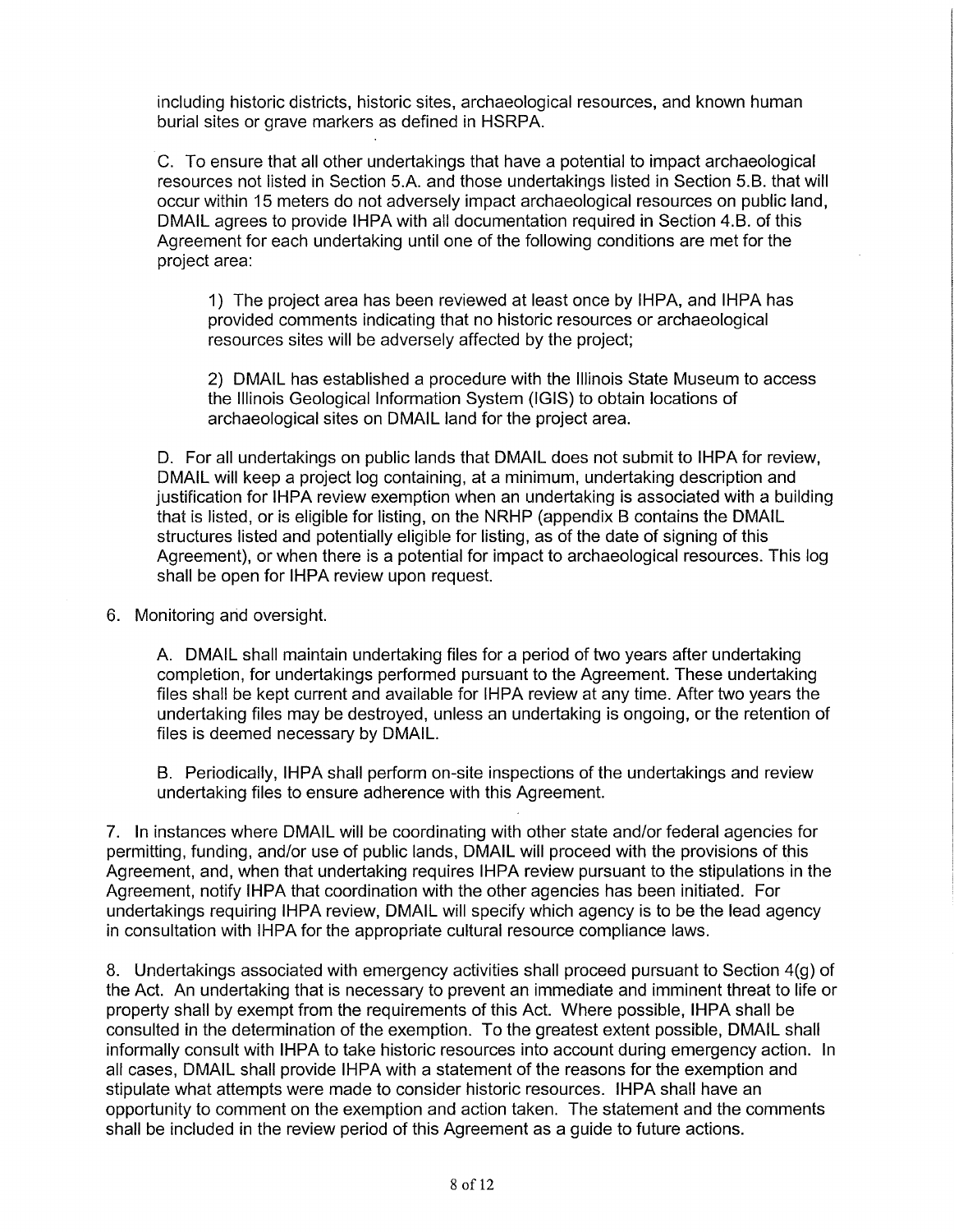9. General provisions.

A. The Agreement shall remain in effect for state fiscal years 2009-2015. At that time it shall be reviewed for possible modification and extention.

B. The Agreement may be modified or amended in whole or in part at any time during its term, provided IHPA and DMAIL mutually agree to modifications or amendments in writing.

C. If any portion of the Agreement is found to be invalid by a court of competent jurisdiction or is nullified by subsequent action of the General Assembly, the remaining parts of the Agreement shall remain in full force and effect.

D. The Agreement may be revoked by either party at any time provided 90 days notice is given to the other party. In such instance, the regular procedures for compliance in accordance with Title 17, Chapter 6, Section 4180 of the Illinois Administrative Code shall apply.

10. Execution of the Agreement and carrying out of its terms evidences DMAIL has initiated adequate procedures for compliance with the Illinois State Agency Historic Resources Preservation Act.

Illinois Department of Military Affairs **Date** 

The Adjutant General

*7-1-0* 



Illinois Historic Prese ⁄ation Agencv Director

Date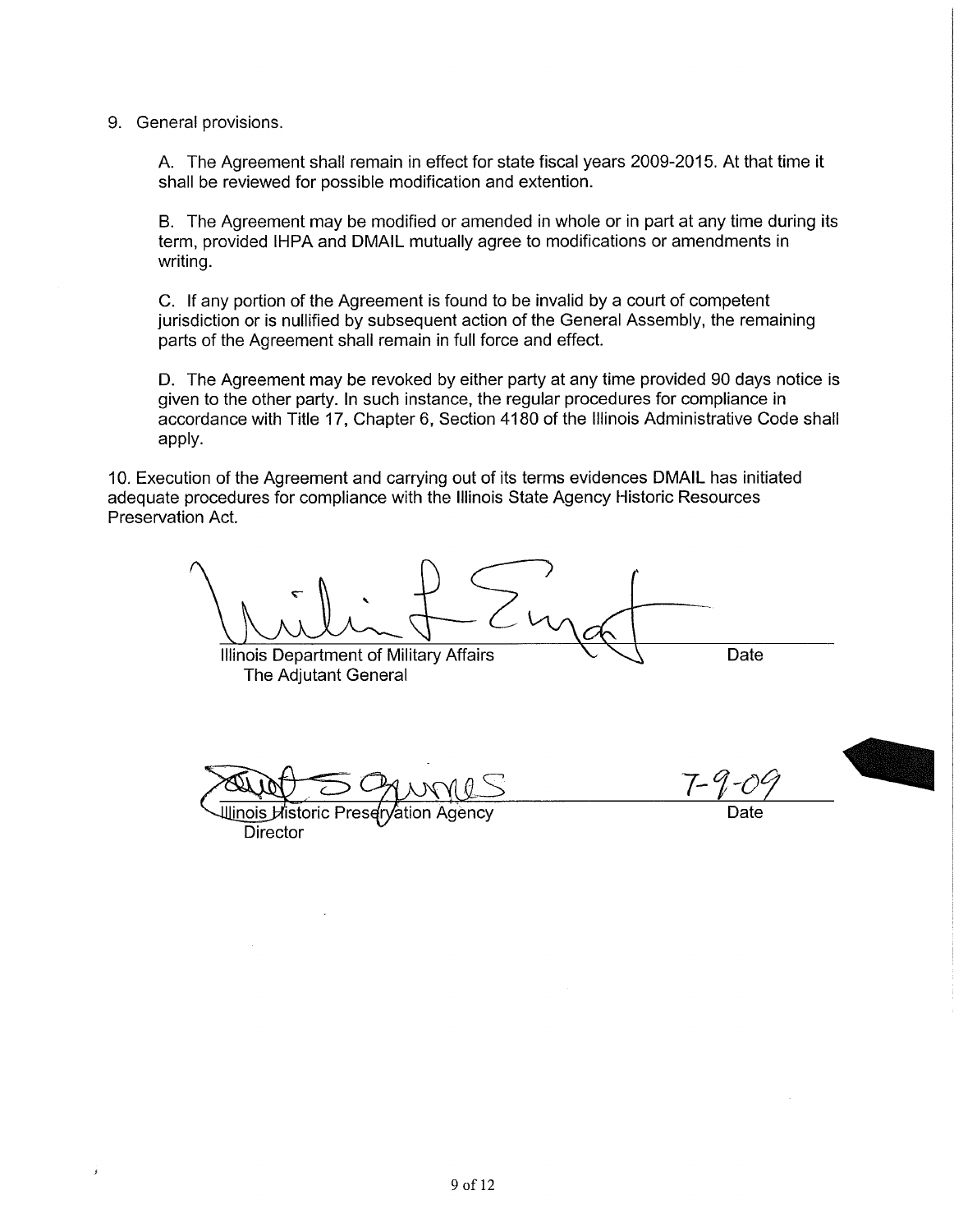# **APPENDIX A**

Illinois Department of Military Affairs Historic Properties Surveyed as of May 2008.

- 01. Bloomington Armory
- 02. Cairo Armory
- 03. Camp Lincoln Springfield
- 04. Carbondale Armory
- 05. Champaign Armory
- 06. Broadway Armory Chicago (Property was sold to Chicago Park District October 1998)
- 07. Calumet Avenue Armory Chicago
- 08. General Richard L. Jones Armory Chicago
- 09. Midway Airport Armory Chicago
- 10. North Riverside Maintenance Center and Training Site Chicago
- 11. Northwest Armory Chicago
- 12. Danville Armory
- 13. Delavan Armory
- 14. Dixon Armory
- 15. East St. Louis Armory
- 16. Effingham Armory
- 17. Elgin Armory
- 18. Freeport Armory
- 19. Galesburg Armory
- 20. Galva Armory
- 21. Joliet Armory
- 22. Kewanee Armory
- 23. Lawrenceville Armory
- 24. Litchfield Armory
- 25. Macomb Armory
- 26. Mattoon Armory
- 27. Monmouth Armory
- 28. Mount Vernon Armory
- 29. Paris Armory
- 30. Peoria Aviation Facility
- 31. Pontiac Armory
- 32. Rock Falls Armory
- 33. Charles L. McMackin II Armory Salem
- 34. Streator Armory
- 35. Sullivan Armory
- 36. Sycamore Armory
- 37. Urbana Armory
- 38. Waukegan Armory
- 39. West Frankfort Armory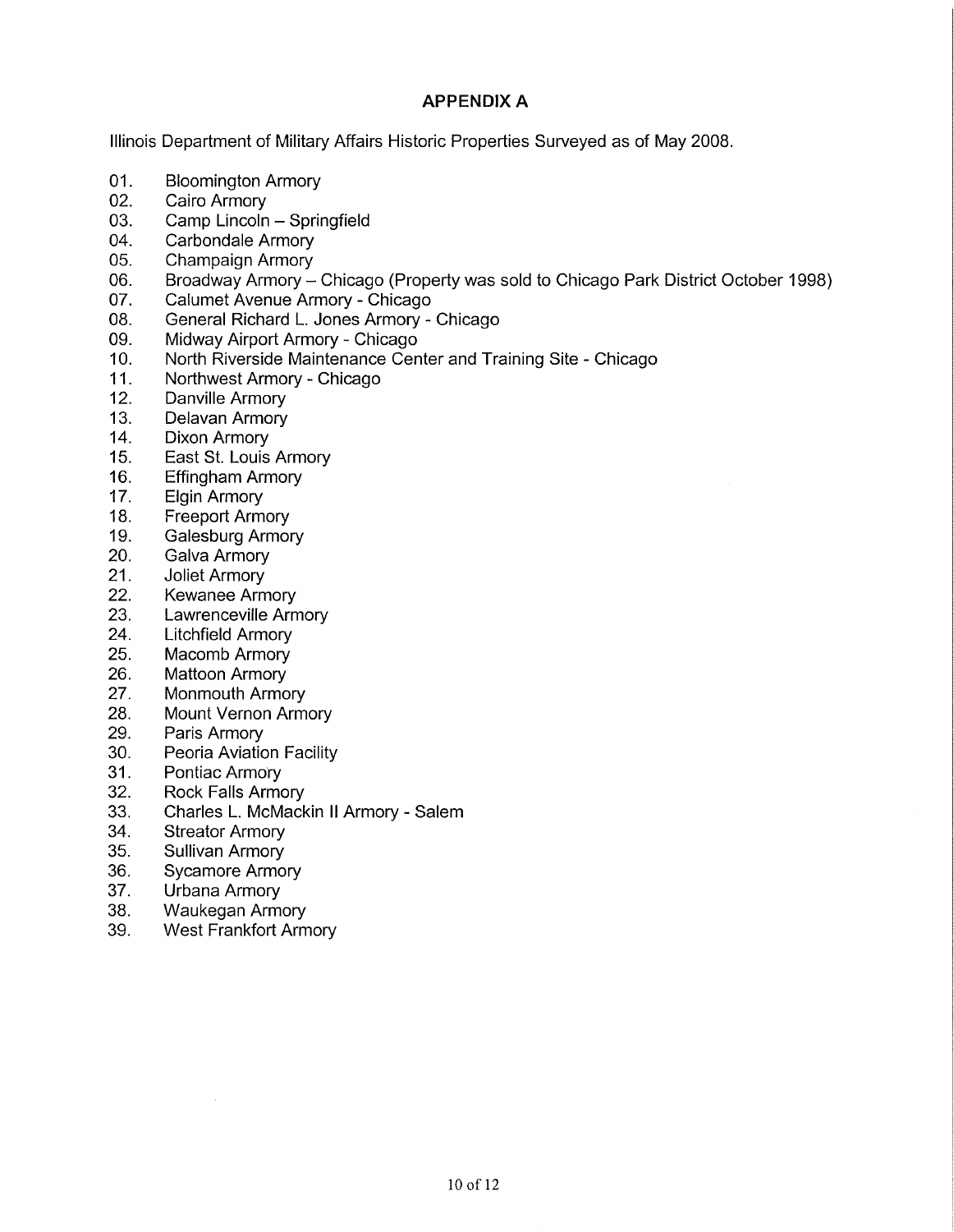# **APPENDIX B**

Illinois Department of Military Affairs Historic Structures Listed on or Potentially Eligible for Listing on The National Register of Historic Places

Structures listed on The National Register of Historic Places

Camp Lincoln Commissary - Springfield 1903

 $\bar{z}$ 

Structures Potentially Eligible for Listing on The National Register of Historic Places

| 01. | Cairo Armory                               | 1931 |
|-----|--------------------------------------------|------|
| 02. | General Richard L. Jones Armory - Chicago  | 1931 |
| 03. | Midway Airport Armory - Chicago            | 1940 |
| 04. | Northwest Armory - Chicago                 | 1940 |
| 05. | Dixon Armory                               | 1938 |
| 06. | <b>Effingham Armory</b>                    | 1958 |
| 07. | <b>Elgin Armory</b>                        | 1938 |
| 08. | <b>Kewanee Armory</b>                      | 1951 |
| 09. | Mount Vernon Armory                        | 1938 |
| 10. | Paris Armory                               | 1954 |
| 11. | Charles Lincoln McMackin II Armory - Salem | 1938 |
| 12. | <b>Sullivan Armory</b>                     | 1954 |
| 13. | Urbana Armory                              | 1938 |
| 14. | Waukegan Armory                            | 1938 |